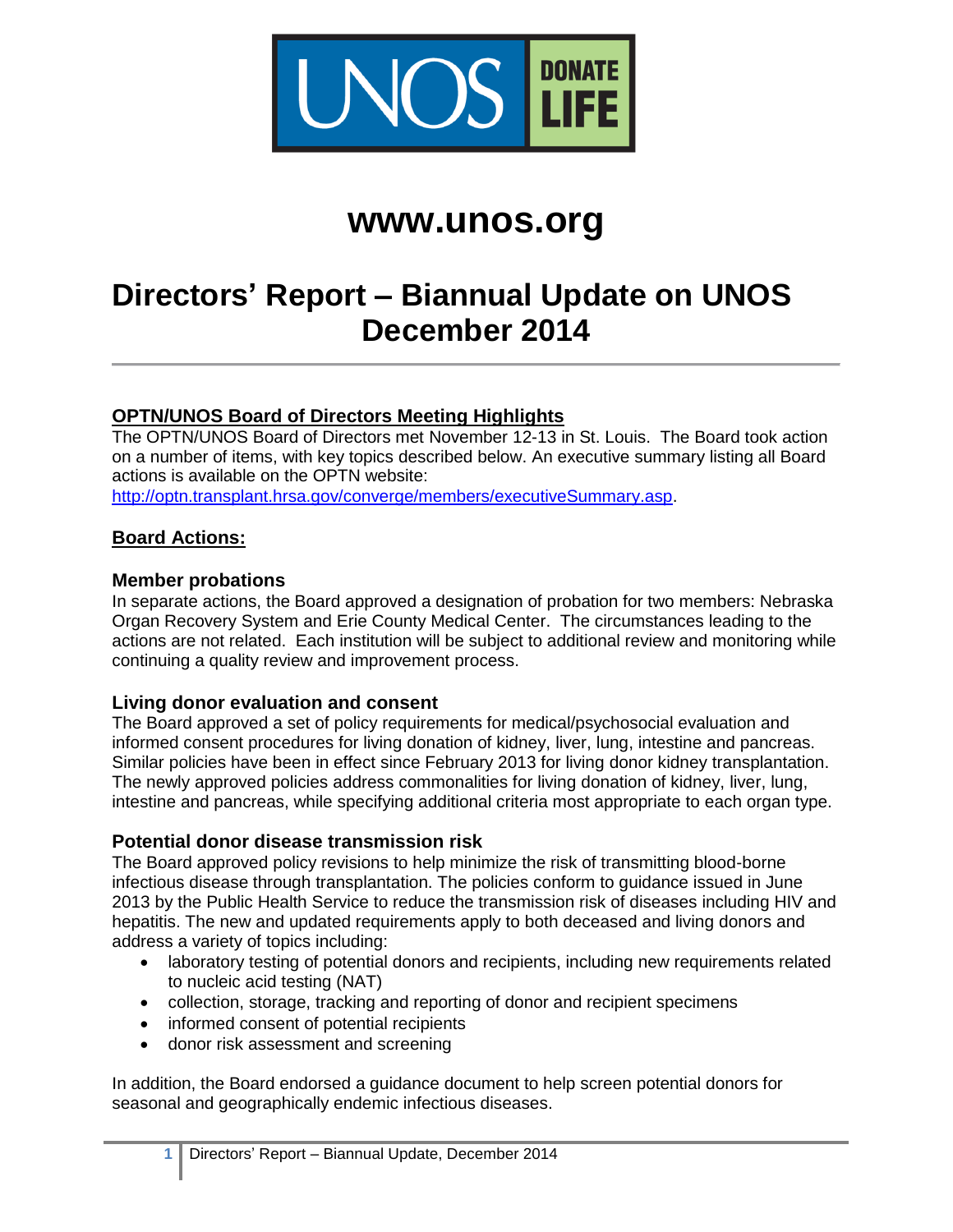# **VCA membership requirements; guidance on donor authorization**

The Board accepted a clarification to membership requirements for vascularized composite allograft (VCA) transplant programs, directing them to specify to the OPTN the type(s) of VCA transplantation they intend to perform.

The Board also endorsed a guidance document to help OPOs develop protocols for authorization to donate VCA.

#### **Liver allocation**

The Board adopted amendments to liver allocation policy to cap the assignment of a liver exception score at 34 for candidates with hepatocellular carcinoma (HCC), and to delay HCC exception score assignment.

#### **Histocompatibility requirements**

The Board approved expanded HLA typing requirements for transplant candidates and deceased donors to provide greater consistency across all organ types.

The Board also approved inclusion of histocompatibility testing requirements within the OPTN kidney paired donation pilot program.

#### **Membership process for geographically isolated transplant programs**

The Board endorsed an addition to the OPTN bylaws to address potential approval of a transplant program if the prospective program cannot satisfy current key personnel requirements due to geographic isolation.

#### **Nominations for upcoming election**

The Board ratified a slate of nominees for election to open positions for the 2015-2016 Board term. Voting materials, including an election ballot and brief biographical sketches of nominees, will be sent to voting representatives of OPTN/UNOS member institutions in early 2015.

# **Other Highlights:**

#### **UNOS staff updates**

David Klassen, M.D., recently joined UNOS as Chief Medical Officer. He has served previously on the OPTN/UNOS Board of Directors and multiple committees and was medical director of the kidney and pancreas transplantation programs at the University of Maryland Hospital.

Mike Pressendo was recently named UNOS' Director of Communications. He has held leadership positions with a number of agencies and organizations and was most recently vice president of communications for Federal Reserve Information Technology.

Brian Sullivan recently joined UNOS as Director of Technology Operations. He held senior-level positions at AOL and was most recently vice president of systems operations at NeuStar, Inc.

UNOS has established a Department of Member Quality, combining the previously separate departments of Evaluation & Quality and Membership. The department will be headed by a director (currently vacant; UNOS is recruiting for this position) and will have two assistant directors. Jacqueline O'Keefe will oversee operational activities (compliance and safety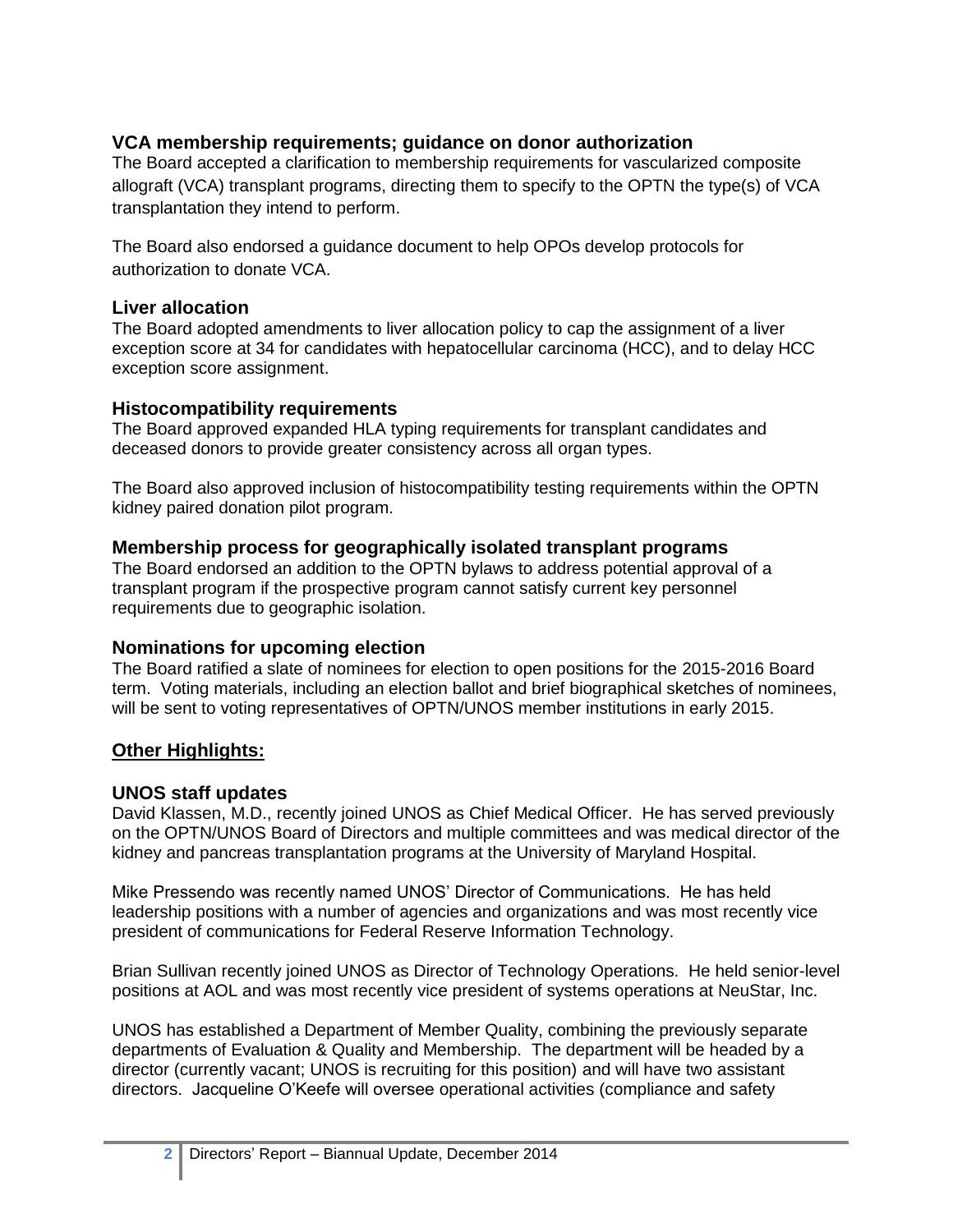investigation, member applications, quality monitoring and MPSC operations) and Matt Belton will supervise monitoring activities (site survey, allocation analysis and performance analysis).

#### **Strategic Planning**

UNOS is working on a revised set of strategic plans for the OPTN and for UNOS' corporate efforts, with the goal of finalizing new plans in mid-2015. As part of this process, UNOS sought feedback on strategic priorities at fall Regional meetings as well as at the November Board meeting. Additional information will be forthcoming.

#### **Liver distribution concepts**

Following the September 16 public forum, the Liver and Intestinal Organ Transplantation Committee formed three ad hoc subcommittees to address key areas of additional study:

- Refining metrics of access disparity and ways to optimize distribution
- Identifying financial implications of alternative sharing methods
- Addressing transportation/logistical issues associated with potential broader sharing

Each of the ad hoc subcommittees includes current committee members as well as noncommittee members with expertise in these topics. An additional subcommittee of the current committee is addressing the topic of increasing liver donation and utilization. The groups are meeting by conference call through April 2015 to develop consensus-based recommendations.

An additional public forum is planned to share the subcommittees' recommendations and again gather professional and public input to guide policy development. A specific forum date has not been established but is anticipated for May 2015; registration details will be forthcoming as soon as they are available.

#### **Kidney and pancreas allocation systems implemented; lung allocation revisions pending**

On October 30, revisions were implemented to pancreas and kidney-pancreas transplantation. They are intended to optimize access for pancreas candidates without adversely affecting kidney-only candidates, and to reduce the complexity of offers involving kidneys.

On December 4, significant revisions were implemented to OPTN kidney allocation policy. They are intended to enhance the effectiveness of kidney transplantation and improve access for biologically disadvantaged candidates.

Modifications to lung allocation policy will be implemented in February 2015. They include new data variables to calculate the lung allocation score (LAS), new LAS defaults for missing or expired data, and additional diagnoses within the existing diagnosis groupings.

UNOS has made available a variety of training sessions and informational resources to help members manage the transition to the new systems, as well as educate transplant patients and their families about them.

#### **TransNet (Electronic tracking and transportation)**

The project originally known as electronic and transportation (ETT) is now known as TransNet, a service of the OPTN. The project is currently in a second round of field testing involving eight OPOs.